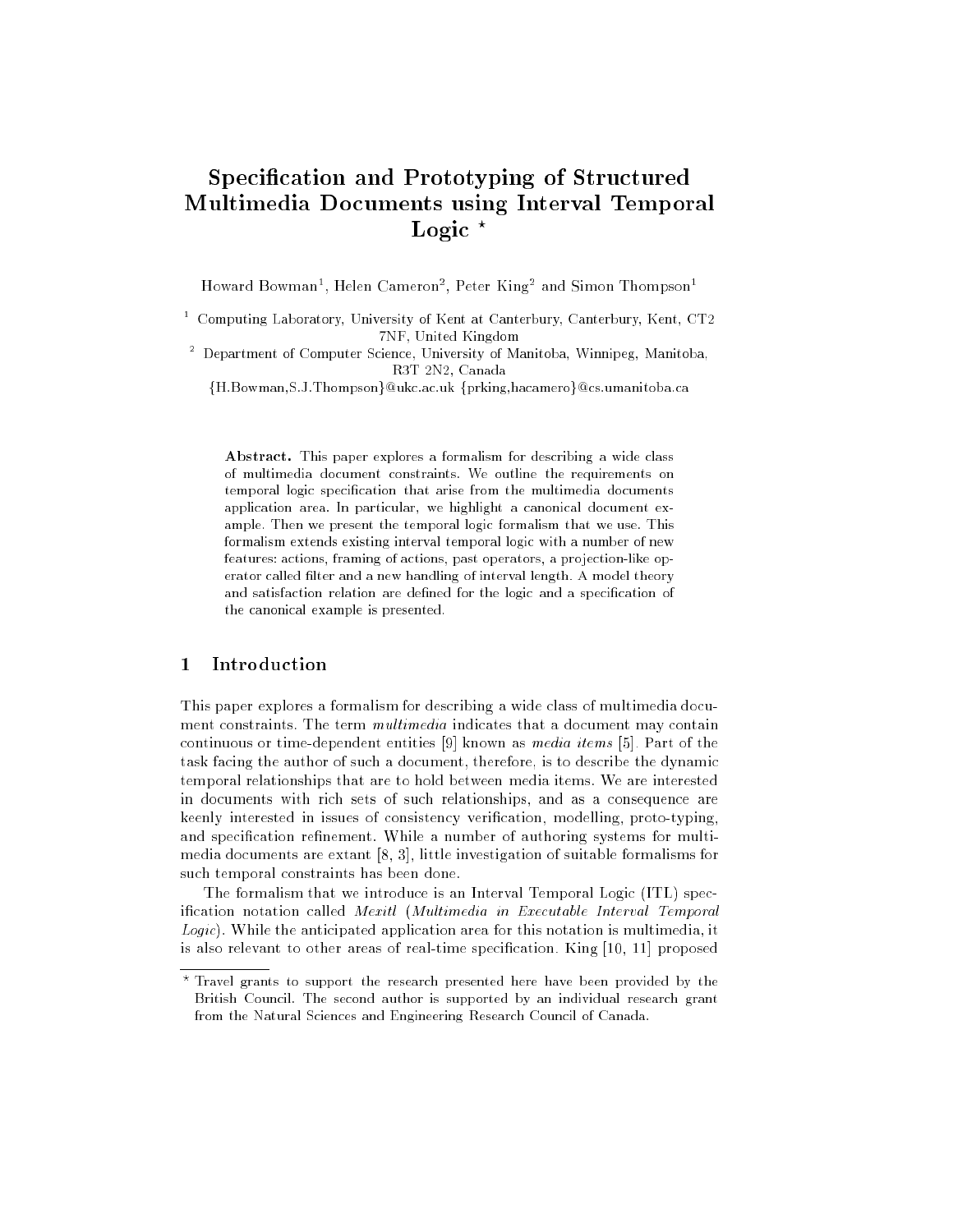the use of ITL to specify multimedia documents and the theory presented here stems from that earlier work.

A major difference between ITL and standard linear time temporal logic [13] is that it is interpreted over finite state sequences, called intervals, rather than over infinite models. A number of authors have investigated ITLs, e.g.  $[14]$  $[7]$   $[12]$   $[4]$ . The restriction to finite states prompts consideration of a number of temporal operators not typically found in non-interval temporal logics, e.g. chop and projection. These turns out to be useful in the multimedia documents of the multimedia application domain and will be discussed in Section 3.1.

We anticipate that complete specifications of multimedia documents will have a number of elements. An abstract data typing notation will be used to describe the primitive *operations/actions* of a specification, such as  $displayCaption$  or  $playVideo.$  We will not consider this notation here; the specification language that we present takes the primitive actions as given. Mechanisms to dene composite actions out of primitive actions can also be added.

We introduce a methodology for developing multimedia artifacts using  $Mer$ itl . Specications are written in the logic, and rened according to the rules of the language. Implementations can be developed as either deterministic refinements or as proofs of Mexitl formulas interpreted in a constructive logic.

Structure of the Paper. The paper is structured as follows. Section 2 reviews the requirements associated with multimedia documents, and introduces a typical problem from the field. Section 3 presents the specification notation that we advocate. The operators of the language are presented, the model theory is highlighted, and the satisfaction relation is defined. Section 4 applies the defined notation to the requirements of Section 2. Related work is discussed in Section 5 and concluding remarks are presented in Section 6.

#### $\overline{2}$ 2 Multimedia Documents Requirements

Erfle [5] presents a set of eighteen issues, or functional requirements, which are regarded as being sufficient to describe multimedia documents. This set was obtained by a study of what is provided in many existing authoring systems and standards. King [10] presents an equivalent set of eight requirements. For the sake of completeness we will provide a summary of these requirements. We divide our summary into two, a set of general requirements, dictated by the authoring aspect of this application, followed by eight individual functional requirements.

General Requirements We first need to represent the *display* of a media item, both standard display, where an item is displayed in its normal fashion at its normal rate, and variations, such as displaying at half speed, rewind, fastforward. We also require facilities for both serial and parallel composition of sets of constraints. Parallel composition also permits independent development of channels [8, 3], which may then be combined so that they occur in the same multimedia presentation. Our use of the term channel generalises its multimedia usage to *independent authorship* and is akin to the term *thread*.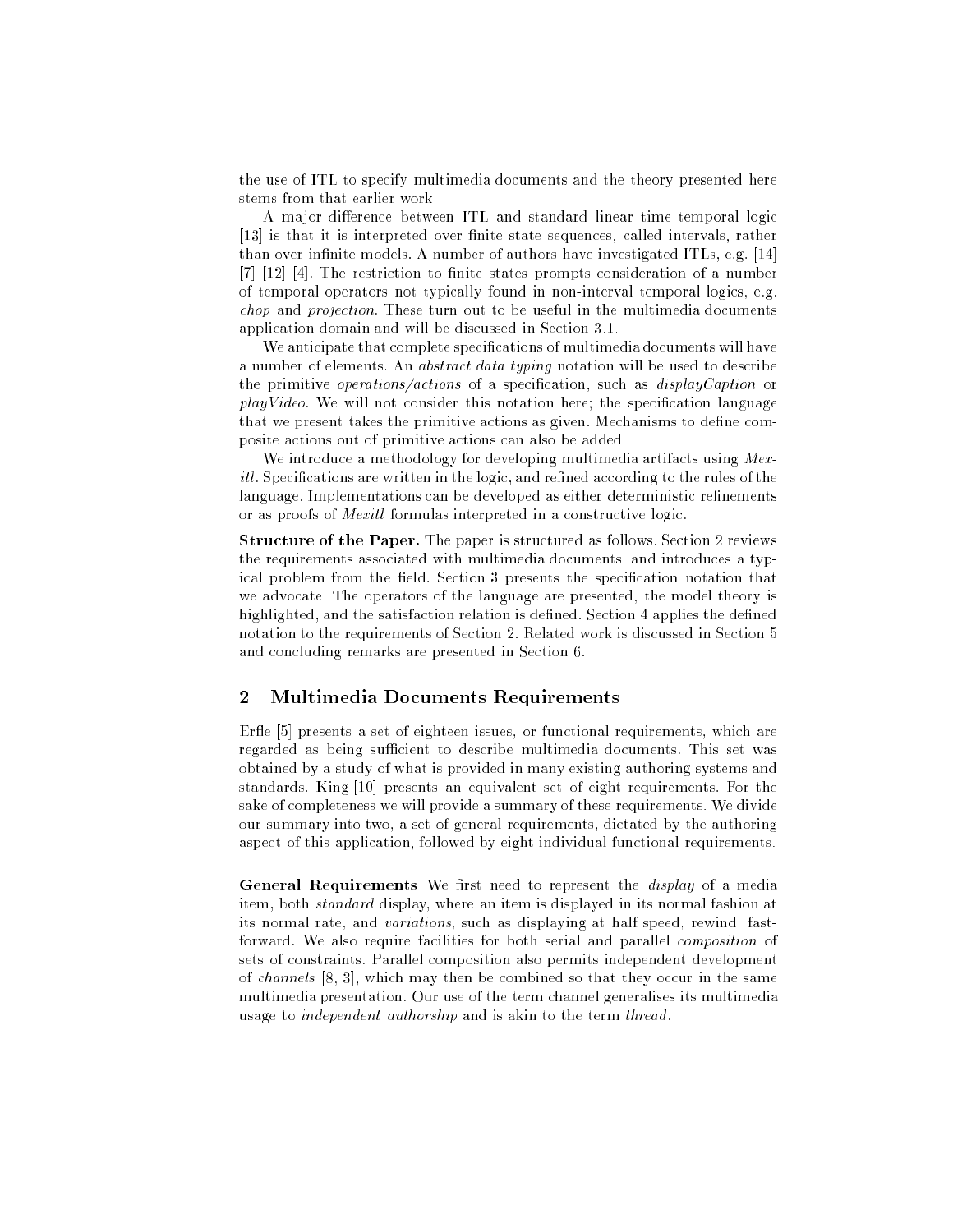Functional Requirements The following eight individual items are required:

- 1. Temporal placement of a media item at an absolute (time) point;
- 2. Specication of the duration of a media item;
- 3. Determination of the start and finish points of a media item;
- 4. Relative placement of two or more media items;
- 5. Repetitive display of a media item;
- 6. Conditional display of a media item;
- 7. Scripting, that is, using events or conditions occurring in one media item to control the display of a second; and
- 8. Exception handling, that is, controlling error situations which may occur during the display of a multimedia document.

We illustrate these requirements by an informal specification of a fairly elaborate multimedia document, to be known as the Beethoven Problem. It requires the development of a multimedia document containing an audio of Beethoven's Fifth Symphony, opus 67 in c minor, together with various other media items to illustrate the music. King [11] presents an earlier version of a portion of this example. The seven parts of the Beethoven Problem appear in Figure 1.

Beethoven's Fifth Symphony comprises four movements.

- 1. Play the four movements of the symphony in sequence with a gap of 20 seconds between each movement.
- 2. Before the symphony, play an audio which announces the name of the symphony, the composer, and the orchestra. Two seconds after this audio starts, display a video still of Beethoven. Stop the video still display as the first movement starts. After the last movement, wait 3 seconds, display a video of Ludwig van Beethoven, and then, after a further 5 seconds, display for 30 seconds information about how to order this presentation. to order the control of the control of the control of the control of the control of the control of the control of the control of the control of the control of the control of the control of the control of the control of the
- 3. At the start of each movement display a video still of a title for 5 seconds; repeat this 5 second display every 3 minutes during the corresponding movement.
- 4. The audio introduced in 2 is actually in three parts, corresponding to the name of the symphony, the composer, and the orchestra. During this audio, display, in sequence, three video stills containing the same information for an appropriate time.
- 5. In the twenty second gap between the second and third movements, show a video/audio display describing the third movement. If this display takes longer than twenty seconds, truncate it.
- 6. During each crescendo passage of the first movement, display a looped video tape of a bug climbing an inclined plane.
- 7. Count the number of staccato notes in the first movement.

Fig. 1. The Beethoven Problem.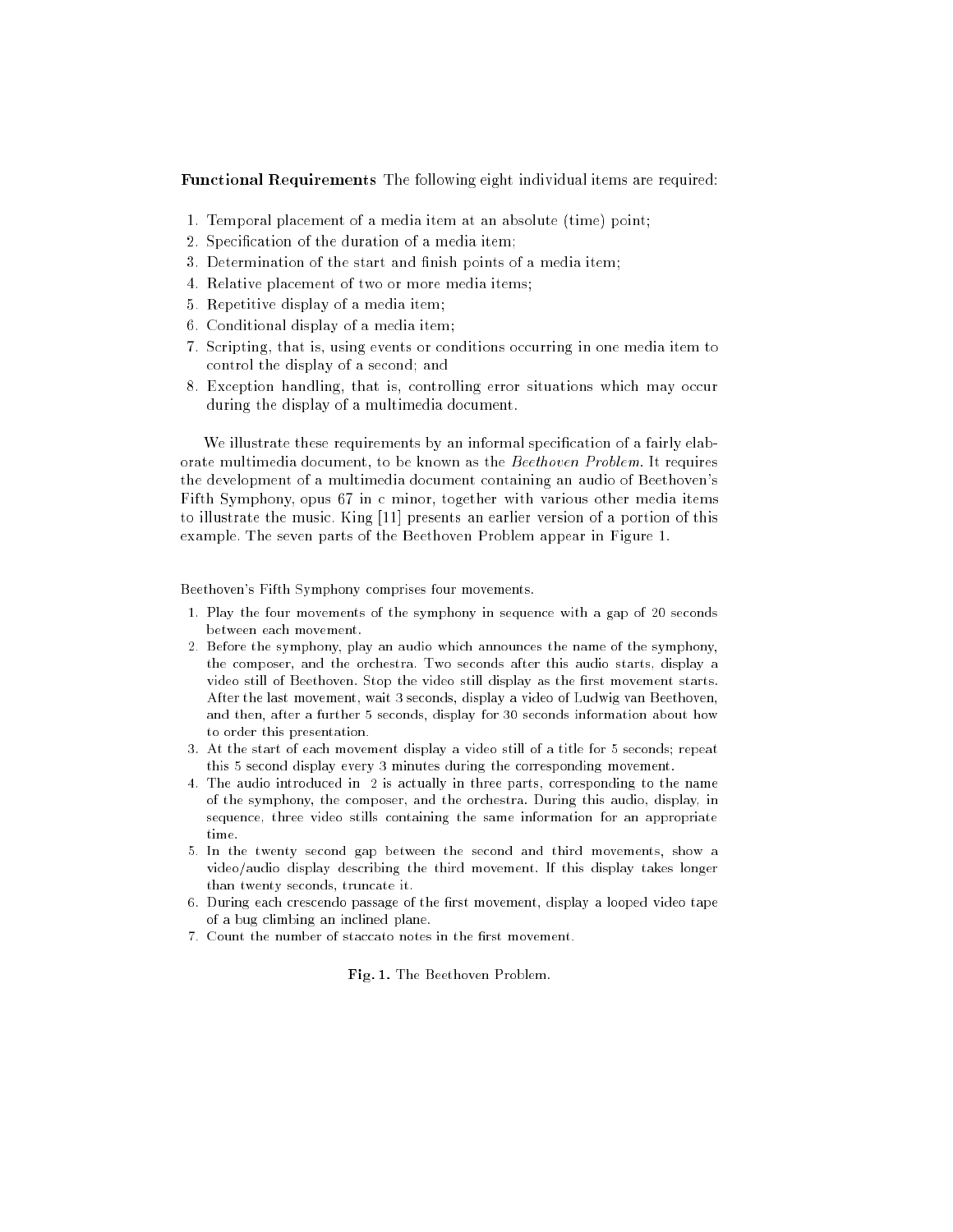## 3 Introduction to Mexitl

We present a *core language* for *Mexitl*, which contains the primitive constructs of the notation. Then we describe the model theory underlying the language; this theory is based upon finite sequences of states (called *intervals*) and we define the satisfaction relation.

#### 3.1 The Core Language

Expressions have the following form:

$$
E \ ::= \ c \ | \ v \ | \ V \ | \ f(E) \ | \ \textbf{mylen}
$$

where  $c \in \mathcal{N}$ ,  $v \in \mathbf{Var}_{static}$ , the set of static variables,  $V \in \mathbf{Var}_{state}$ , the set of state variables, and  $f$  is in a set of assumed functions. In addition, mylen is a distinguished variable which denotes the length of the current interval.

 $P \in \mathcal{P}$  (the domain of logical propositions) is constructed as follows:

$$
P ::= a_X \mid p(E_1, ..., E_n) \mid E = E \mid \text{False} \mid P \Rightarrow P \mid P ; P \mid P
$$
  

$$
P \text{ proj } P \mid P ; P \mid (\exists x < E) P \mid P \text{ filter } P
$$

where  $a \in \mathbf{Act}$  and  $X \subseteq \mathbf{Act}$  is a 'framing' set; p is in a set of given predicates and  $E$  is an expression. Much of this logic will be well known to a reader familiar with interval temporal logic [14]; for instance,

- $-$ ; is the sequencing operator, *chop*, familiar from [14]. An interval satisfies  $P$ ;  $Q$  if the interval can be divided into two contiguous sub-intervals, such that  $P$  holds over the first subinterval and  $Q$  holds over the second.
- $=$  proj is the projection operator, also described in [14]. An interval satisfies P proj Q if it can be sub-divided into a series of sub-intervals each of which satisfies  $P$  - we call  $P$  the projection formula - and a new interval formed from the end points of the sub-intervals satisfies Q, which we call the projected formula.

The remainder of our operators are not standard, and require more explanation.

Actions. Actions in *Mexitl* are atomic, in the sense that they cannot be analysed into simpler components. Time is discrete, and an action is thought of as taking place in a single state.

In the full paper  $[2]$  we consider actions with data attributes; here we confine ourselves to basic actions, written  $a$ . We assume that actions are given; their definition is not part of the language. From a logical point of view we can think of an action a as an atomic proposition.

An action can appear a number of times in an interval, however, each of these represents a different instance of the action. At the level of interval states, actions do not have duration. However, durational behaviour can be obtained by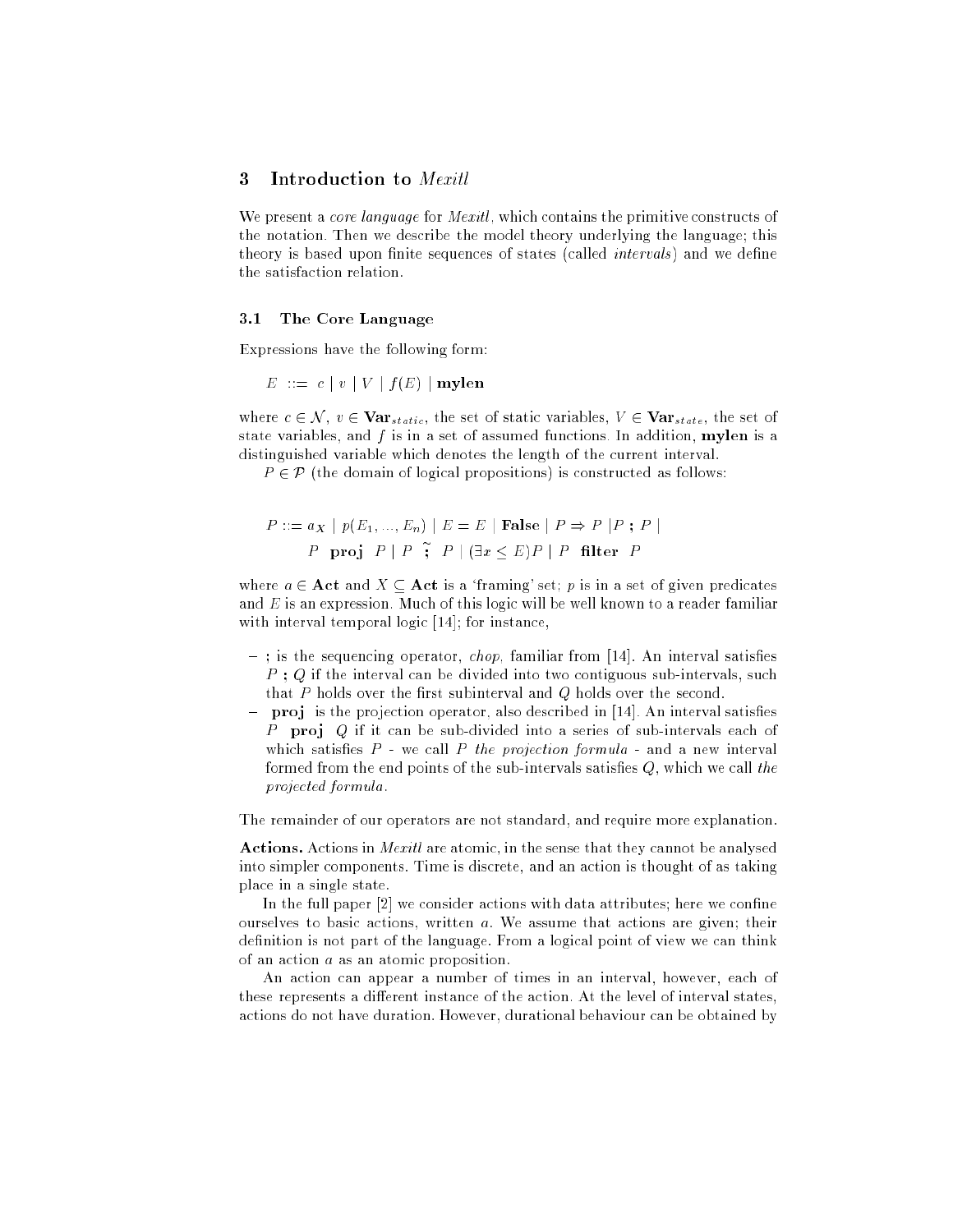defining composite actions, which are a shorthand for the occurrence of multiple primitive actions. In particular, primitive actions may correspond to indexing into a composite action. For example, an action  $video[500]$  (the 500th frame of the video) might be a constituent of the composite action video.

Although actions do not have duration, sets of (distinct) actions can occur at the same state. Such sets reflect simultaneous lock-step occurrence of the actions. In this sense, the model employs synchronous parallelism.

Framing of actions. One aspect which distinguishes our usual perception of logical propositions and actions is the idea of framing. An assertion of  $a$ , where a is a particular action, is often interpreted as 'a and no other action happens' whereas a logical interpretation simply reads this as  $a$  happening. The former interpretation, in which the action  $a$  is "framed", would lead to a non-monotonic logic were we to adopt it.

Instead of this, in our system we subscript the actions with sets  $X$  of actions.  $a_X$  is interpreted as 'a happens and none of the other actions in X happens'. The set  $X$  thus provides an explicit frame within which the action  $a$  takes place. Logically the interpretation of  $a_X$  is the conjunction of a and  $\neg b$  for all b in  $X - \{a\}$ . We add a distinguished action  $-$  null  $-$  to the set of actions. This action has null effect, but can be used for framing purposes thus:  $\textbf{null}_X$ .

Length and Next. In contrast to the standard approach to ITL we have not included the next operator,  $\circ$ , directly in *Mexitl*. However, standard length operators and  $\circ$  can be derived from the expression mylen, as follows:

$$
len(E) \equiv mylen = E
$$
  $OP \equiv (mylen = 1); P$ 

We have included **mylen** as primitive for three reasons. It is useful to be able to refer directly to the length of an interval when defining various properties of component parts, such as the two halves into which it is cut by the `chop' operator. Moreover, we use mylen as a bound for existential quantifications in derivations of many temporal operators from the core language. Finally, including mylen allows us to avoid a 'next' operator over expressions, thus avoiding expressions which might be undefined.

Quantification. In our core language we have included a limited form of existential quantication, namely quantication in which the value of the variable is bounded by (the value of) an expression:  $(\exists x \leq E)P$ . The effect of an existential quantication is to introduce a new variable in the scope of the quantier. A bounded quantication has the property that its satisfaction over a given interval remains decidable; this is not the case for unbounded quantification over the natural numbers.

Past Operators. We include a single past operator in *Mexitl*, chop in the past, denoted ; . An implication of the inclusion of past operators is that the past history of a computation must be recorded; we will show how this is done in Section 3.2. Using such a more sophisticated model theory,  $P$  ;  $Q$  is satisfied by an interval such that,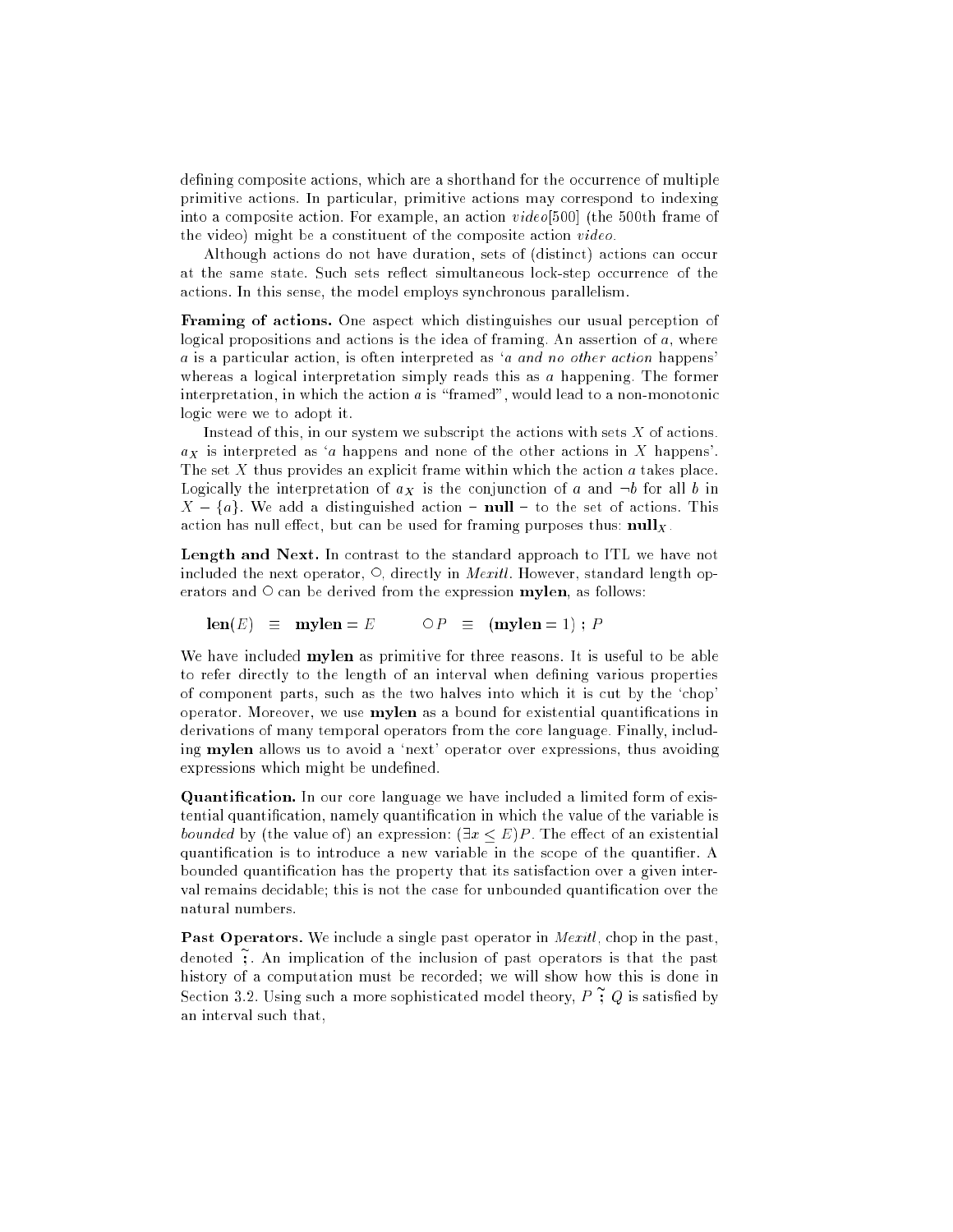- 1. P holds over the larger interval resulting from moving the start of the interval into the past, and
- 2. Q holds over the original interval according to a past history that is truncated at the start of the interval over which P holds.



Intervals are depicted as line segments with three reference points. The leftmost point is the start of time, then moving to the right, the next point is the start of the current interval and the final point is the end of the current interval. Amongst other things,; has the effect of chopping up the past, in a dual manner to which ; divides up the future.

The more familiar past operators, since and previous, can be derived from chop in the past as follows.  $P \mathcal{S}$  $\mathcal S$  Q is given by

$$
x = \mathbf{mylen} \Rightarrow (((Q \land \mathbf{mylen} > x) \land \bigcirc \Box(\mathbf{mylen} > x \Rightarrow P)) \stackrel{\sim}{,} \mathbf{True})
$$

where  $\Box$  is defined in Figure 3 and  $\Theta P \equiv$  False S  $S$  P. In fact,  $S$  $\mathbf{v}$  is a strong since operator. The definition of strong since enables previously to be derived; weak since can also be derived in standard fashion. The incorporation of past operators is a signicant departure from standard interval temporal logic. The motivation for their inclusion is that the specification of a number of examples is made substantially easier.

Filter. In filtering we have a variant of projection  $($  proj  $)$ . P filter  $Q$  has the effect of selecting all points which begin an interval over which the property  $P$ holds; the formula holds if over this new interval the property  $Q$  is true. In the following illustrative figure, propositions are associated with the initial point of the interval over which they hold.



filter generalises when as defined in  $[7]$ ; in Hale's definition (based on proj) the property  $P$  needs to be a local property, that is, one without temporal operators. We see the generalisation as valuable  $-$  it allows us to express properties of the form `whenever a musical performance is within 5 minutes of the end of a movement, show some more of a video sequence' (see for example Part 6 of the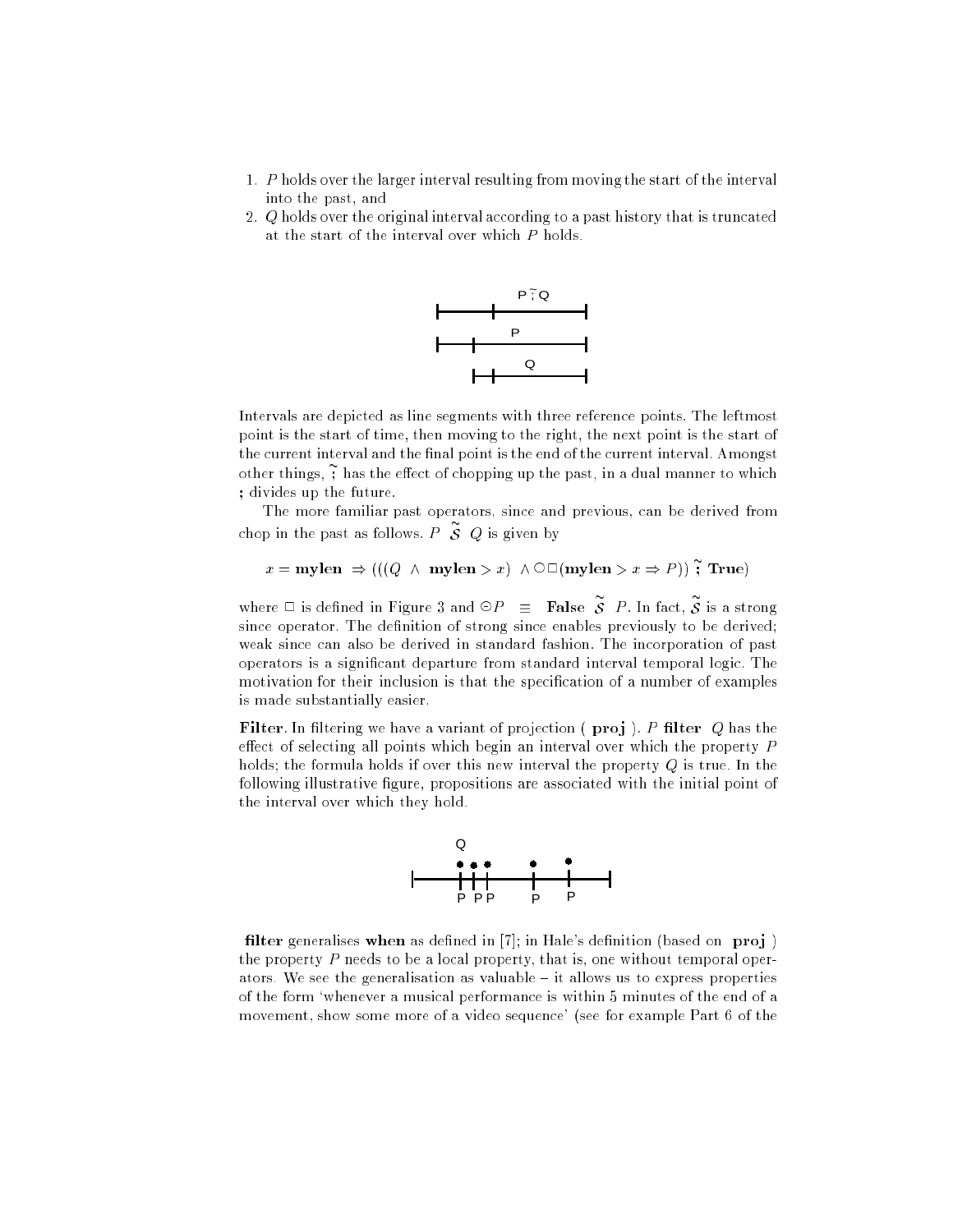Beethoven example presented in Section  $2$ ) – but we see no way of deriving it from the other Mexitl operators.

Types and definitions. We use a simple mechanism for naming types and values in the remainder of the paper. Note that `::' is used to mean `is of type', and that definitions of types and values are not allowed to be (mutually) recursive.

#### 3.2 Satisfaction

The order of presentation of this section is as follows. First we describe computation structures, which enhance intervals in order that past operators can be handled. Then we consider the interpretation of expressions and finally, we describe the satisfaction relation for the main temporal operators.

The major difference between our interpretation of *Mexitl* and the standard interpretations of interval temporal logics, to be found in [14] [7], for example, is that our satisfaction relation embraces past operators. Consequently, the sequence of states that have already been passed through must be recorded. This record is obtained by defining our satisfaction relation over what we call *com*putation structures. These computation structures are pairs,  $(\sigma, i)$  where, in the normal way,  $\sigma$  is a sequence of states, with length  $|\sigma|$ , i.e.,  $\sigma = \sigma_0, \sigma_1, ..., \sigma_{|\sigma|}$  (we refer to this as the interval) and  $i$  is the *point of reference*. The point of reference identifies the past states of the computation (the history) and the interval under current consideration (the *current interval*). We introduce notation for prefix and suffix of intervals,

$$
[\sigma]^i = \sigma_0, \dots, \sigma_i \qquad (\sigma)^i = \sigma_i, \dots, \sigma_{|\sigma|}
$$

Since we have actions, our states are slightly more sophisticated than those of standard interval temporal logic. Specifically, each state  $\sigma_i$  is a pair; the first component of the pair  $A_i$  is a set of actions and the second component  $D_i$  records the current data state; it is a finite function from variables to data values (which come from  $N$ , the natural numbers).

Expressions are interpreted in a standard manner apart from the operator mylen, which is interpreted as follows:

 $\llbracket \mathbf{mylen} \rrbracket_{(\sigma,i)} = |\sigma| - i$ 

Our satisfaction relation,  $\models$ , interprets *Mexitl* propositions over computation structures. The notation  $(\sigma, i) \models P$  denotes that the computation structure  $(\sigma, i)$  satisfies the proposition P. The most important clauses of the definition of satisfaction are in Figure 2; others which are standard can be found in [2].

Note that we say that  $\sigma' \simeq_{x,E} \sigma$  if  $\sigma$  and  $\sigma'$  are the same length and they have the same value on all actions and variables except (perhaps)  $x$ , and that at each point the value of  $x$  is less than or equal to the corresponding value of  $E$ .

An arbitrary Mexitl proposition is interpreted relative to a zero point of reference. Thus, we define that an interval  $\sigma$  satisfies a proposition P if and only if  $(\sigma, 0) \models P$ . In addition, in the usual way, we state that P is valid if and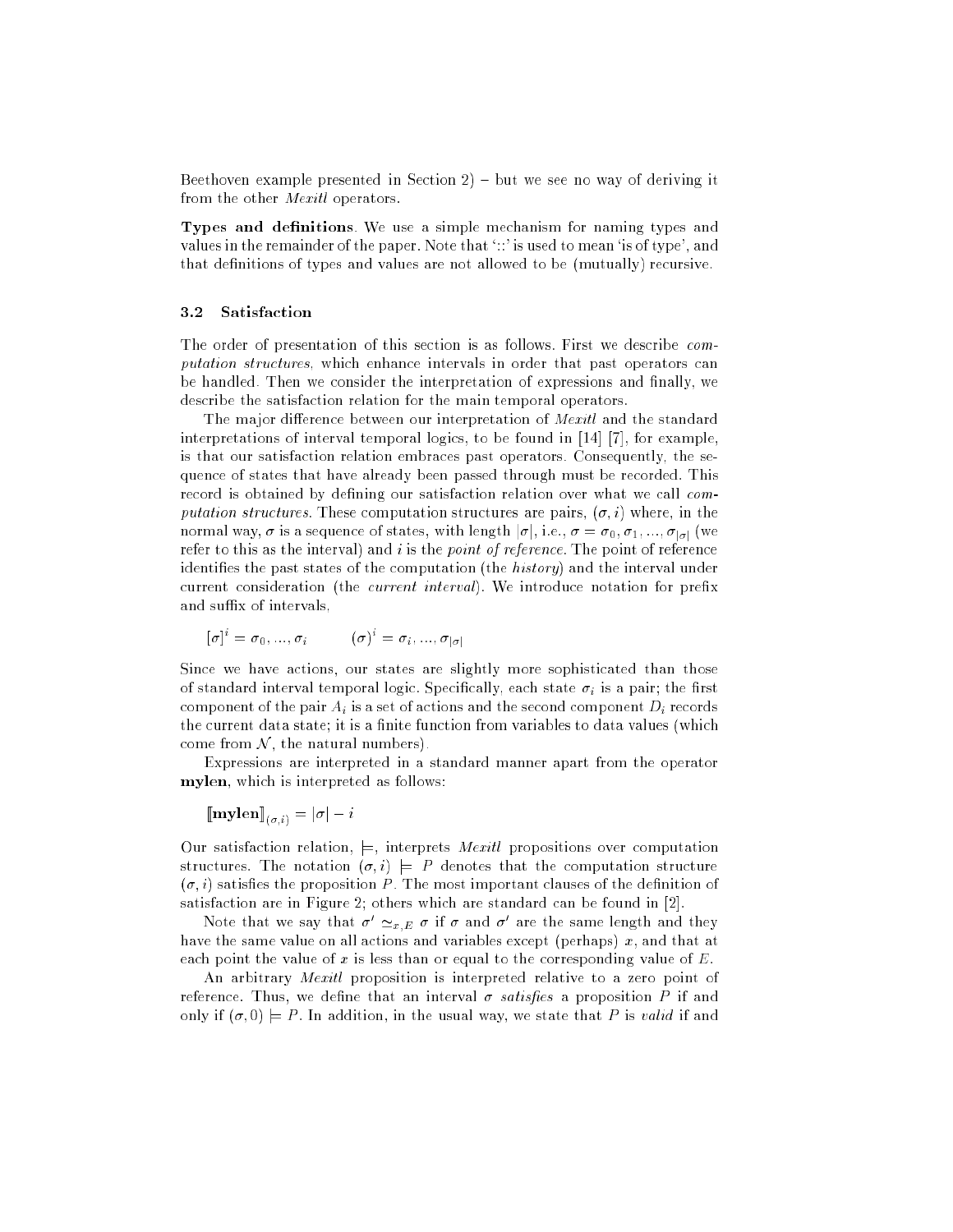$(\sigma, i) \models a_X$  iff  $a \in A_i$  and  $\forall x \in X - \{a\} \ x \notin A_i$  $(\sigma, i) \models P_1; P_2$  iff  $\exists k \in \mathcal{N}$   $(i \leq k \leq |\sigma|$  and  $([\sigma]^k, i) \models P_1$  and  $(\sigma, k) \models P_2$  $(\sigma, i) \models P_1$  proj  $P_2$  iff  $\exists m \in \mathcal{N}$  and  $\exists \tau_0, \tau_1, ..., \tau_m \in \mathcal{N}$  $(i = \tau_0 < \tau_1 < \ldots < \tau_m = |\sigma|$  and  $\forall j < m \ (([\sigma]^{\tau_{j+1}}, \tau_j) \models P_1)$  and  $([\sigma]^{i-1} \, \sigma_{\tau_0} \sigma_{\tau_1} \dots \sigma_{\tau_m}, i) \models P_2)$  $(\sigma, i) \models P_1$ ;  $P_2$  iff  $\exists k \ (0 \le k \le i \text{ and } (\sigma, k) \models P_1 \text{ and } ((\sigma)^k, i - k) \models P_2)$  $(\sigma, i) \models (\exists x \leq E)P$  iff  $(\sigma', i) \models P$  for some  $\sigma' \simeq_{x,E} \sigma$  $(\sigma, i) \models P_1$  filter  $P_2$  iff  $\exists \tau_0, \tau_1, ..., \tau_m \in \mathcal{N}$  $i \leq \tau_0 < \tau_1 < \ldots < \tau_m \leq |\sigma|$  and  $\forall j \leq m \ (\ (\sigma, \tau_i) \models P_1) \text{ and}$  $\forall k, i \leq k \leq |\sigma| \wedge (\sigma, k) \models P_1$  implies  $k = \tau_j$  for some j and  $([\sigma]^{i-1} \, \sigma_{\tau_0} \sigma_{\tau_1} \dots \sigma_{\tau_m}, i) \models P_2)$ or no points satisfy  $P_1$ 

Fig. 2. Satisfaction for Mexitl

only if for all  $\sigma$  in  $\mathcal{I}, (\sigma, 0) \models P$ , where  $\mathcal{I}$  denotes the set of all possible intervals. If P is valid we write  $\models P$ .

[2] defines a full set of ITL derived operators from Mexitl. Due to space considerations we can only include the operators that we use in the Beethoven example of Section 4. These operators are presented in Figure 3.

#### 3.3 Reasoning about Mexitl

We have developed a range of proof rules for the *Mexitl* logic. Details of these are given in [2]. The rules include

 $=$  characterisations of the basic operators of the language, such as

 $[P6]$   $((P \text{ proj } R) \vee (Q \text{ proj } R)) \Rightarrow ((P \vee Q) \text{ proj } R)$ 

- derivation of common theorems of temporal logic from the definitions of operators given in [2];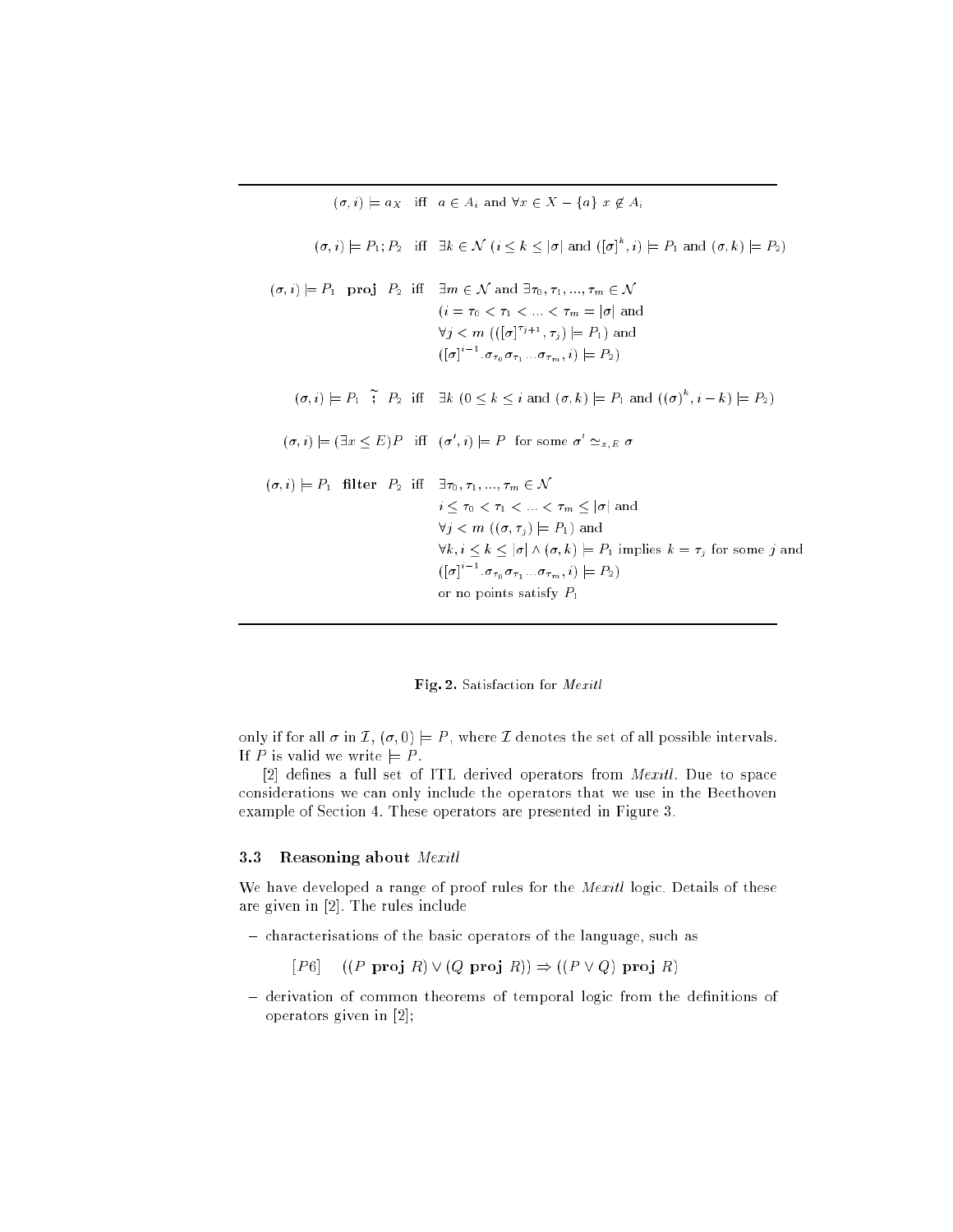| $\Diamond_t P \equiv \text{mylen} = t$ ; P                                                                                                            | $\Diamond P \equiv$ True : P    | $\Box P \equiv \neg \Diamond \neg P$       |
|-------------------------------------------------------------------------------------------------------------------------------------------------------|---------------------------------|--------------------------------------------|
| $\Phi_t P \equiv P$ ; mylen = t                                                                                                                       | $\mathcal{D} P \equiv P$ : True | $\oint_{X} P \equiv P$ ; null <sup>*</sup> |
| $\Diamond_{\leq t} P \equiv P$ ; mylen $\leq t$ $\Diamond P \equiv$ True; P; True                                                                     |                                 | $P^* \equiv P$ proj True                   |
| halt $P \equiv \Box (P \Leftrightarrow \text{len}(0))$<br>beg $P \equiv (\text{len}(0) \land P)$ ; True                                               |                                 |                                            |
| halt <sub>x</sub> $P \equiv \Box (P \Leftrightarrow \text{len}(0) \lor \text{beg}( \text{null}_X))$ fin $P \equiv \Box (\text{len}(0) \Rightarrow P)$ |                                 |                                            |
| for $i := 1$ to E do P $\equiv i := 1$ ; $((P \wedge i \leftarrow i + 1 \wedge i \leq E)^* \wedge \text{fin}(i > E))$                                 |                                 |                                            |
| P when $Q \equiv \neg \Diamond Q \lor (\text{halt}(Q) ; (\Diamond \text{halt}(Q) \text{ proj } P) ; \text{keep } \Diamond (\neg Q))$                  |                                 |                                            |

#### Fig. 3. Derived Operators

 $-$  a characterisation of the framing of actions discussed earlier. From an action  $a_X$  we can deduce a and  $\neg b$  for all b in  $X - \{a\}$ ; the occurrence of two actions in X simultaneously results in a contradiction, and hence an unimplementable specification.

The rules have a number of purposes:

- $-$  Implication formalises refinement, so that a rule such as  $[P6]$  shows that a sound refinement of  $(P \vee Q)$  proj R is given by a choice between  $(P \text{ proj } R)$ and  $(Q \text{ proj } R)$ .
- $-$  We can use the rules to reason about specifications.
- ${\bf -}$  Using the rules we can aim to find a normal form for *Mexitl* formulas (along the lines of Gabbay's work [6]) which may form the basis for an implementation of the language.

We do not claim that the logic we present is complete; we know of no complete axiomatisation of interval temporal logic with projection. Kono claims such an axiomatisation in unpublished work, but we have discovered that one of the rules in that system is unsound. See [2] for more details.

## 4 Applying *Mexitl*

We show how *Mexitl* can be employed for multimedia documents. We first describe a development methodology for  $Mexitl$  and then we show how the individual functional requirements are met by providing a complete formal specication of the Beethoven problem of Figure 1.

#### 4.1 The Mexitl Development Methodology

The *Mexitl* interval temporal logic is designed to support the specification, design, prototyping and implementation of multimedia systems. Various aspects of the system are useful in different ways.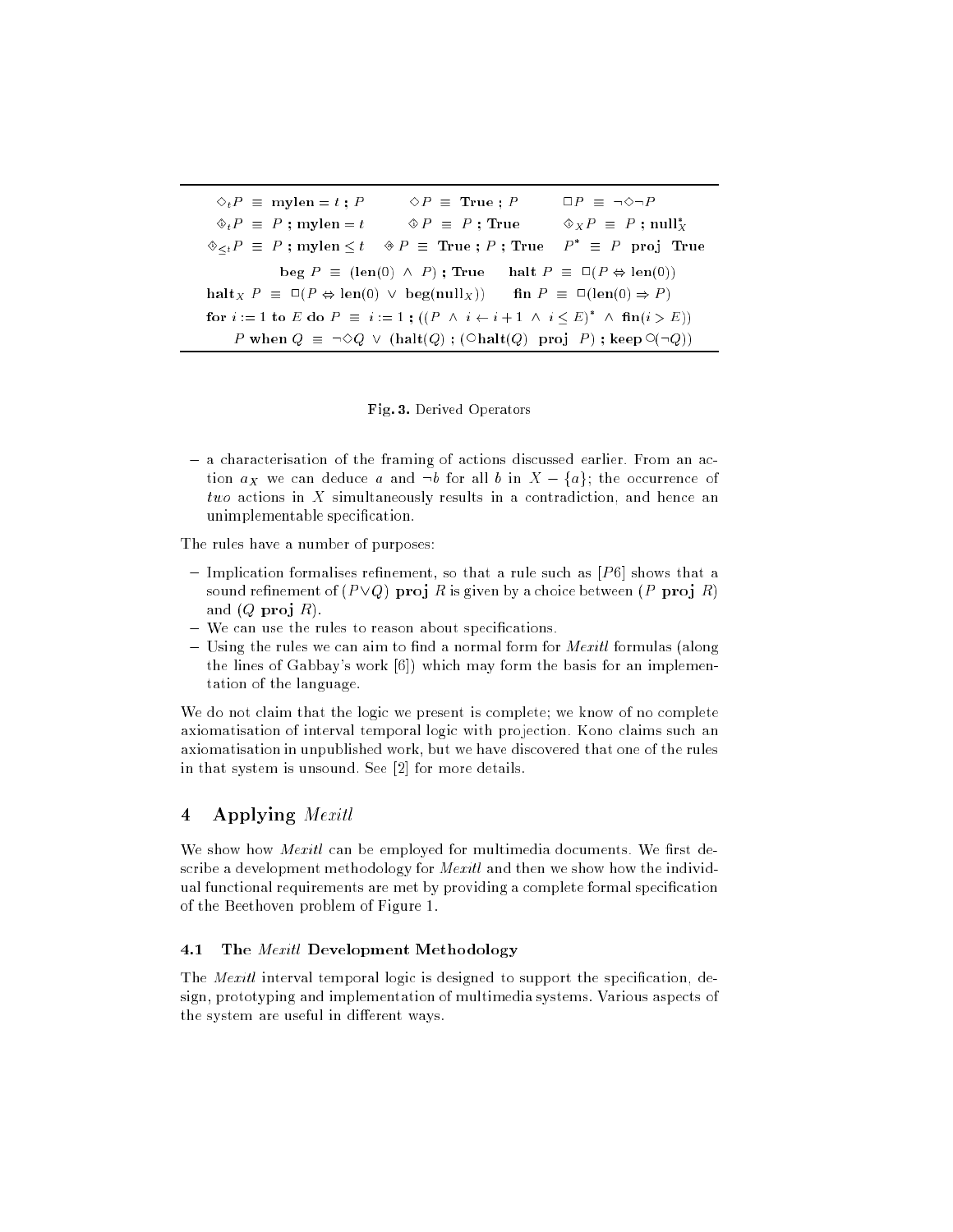$-$  The logical rules mentioned in Section 3.3 and [2] underpin a *refinement* strategy for specification development. A specification  $S_1$  is refined by the specification  $S_2$  if  $S_2$  implies  $S_1$ , that is if  $S_2 \Rightarrow S_1$  is valid. For instance, if  $P' \Rightarrow P$  and  $Q' \Rightarrow Q$  then

 $P'$  proj  $Q' \Rightarrow P$  proj  $Q$ 

which states that we can refine a projection by refining either of its constituent formulae. We might, for instance, be more specific about the subdivision of an interval in a projection and replace True by  $len(2)$  in True proj Q which is acceptable since  $\text{len}(2) \Rightarrow \text{True}$ . In a similar way we can refine a specification by conjoining other constraints into it. This meets our formal definition of refinement since  $A \wedge B \Rightarrow A$  for any A and B.

- ${\bf A}$  specification written in *Mexitl* can be prototyped in two ways.
	- A general interval formula can be thought of as a non-deterministic description of an interval, since in general it will describe a collection of intervals rather than a single interval. A refinement of a specification will be more deterministic, in that it describes fewer intervals, and we can thus see the process of refinement as moving towards a deterministic specification implementable in standard ways.
	- Alternatively, taking a constructive view of logic as expounded in [17], we can view formulas of temporal logic as specifications with *proofs* being implementations. Preliminary work in this direction, which implements interval temporal logic in the Alf system, is reported elsewhere [18].
- $-$  As our first point suggested, we can build refinements of specifications by means of conjunction: we can think of this as a *parallel composition*, in contrast to the sequential composition given by chop.

If our actions are framed by giving an explicit framing set, as in  $a_X$ , then actions provide a means of *synchronising* between different conjuncts. For example in,

 $(a_X; b_X; c_X) \wedge ({\bf True}; b_X; {\bf True})$ 

where the framing set X is  $\{a, b, c\}$ , the only interval satisfying this formula must be one in which the  $b$  action in the second conjunct happens at the same point as the  $b$  action in the first conjunct. We achieve this synchronisation without adding any specic machinery for that purpose. We are also actively exploring the role that framing plays in the separate development of aspects of multimedia documents.

{ We also conclude from our exploration of the sequence of examples in Section 4.2 that the *Mexitl* language is a low-level mechanism for representing such presentations; we aim to investigate higher-level approaches for which Mexitl as presented here might play the role of an intermediate language.

We introduce a methodology for developing multimedia artefacts using Mexitl. Specifications are written in the logic, and refined according to the rules of the language. Implementations can be developed as either deterministic refinements or as proofs of Mexitl formulas interpreted in a constructive logic.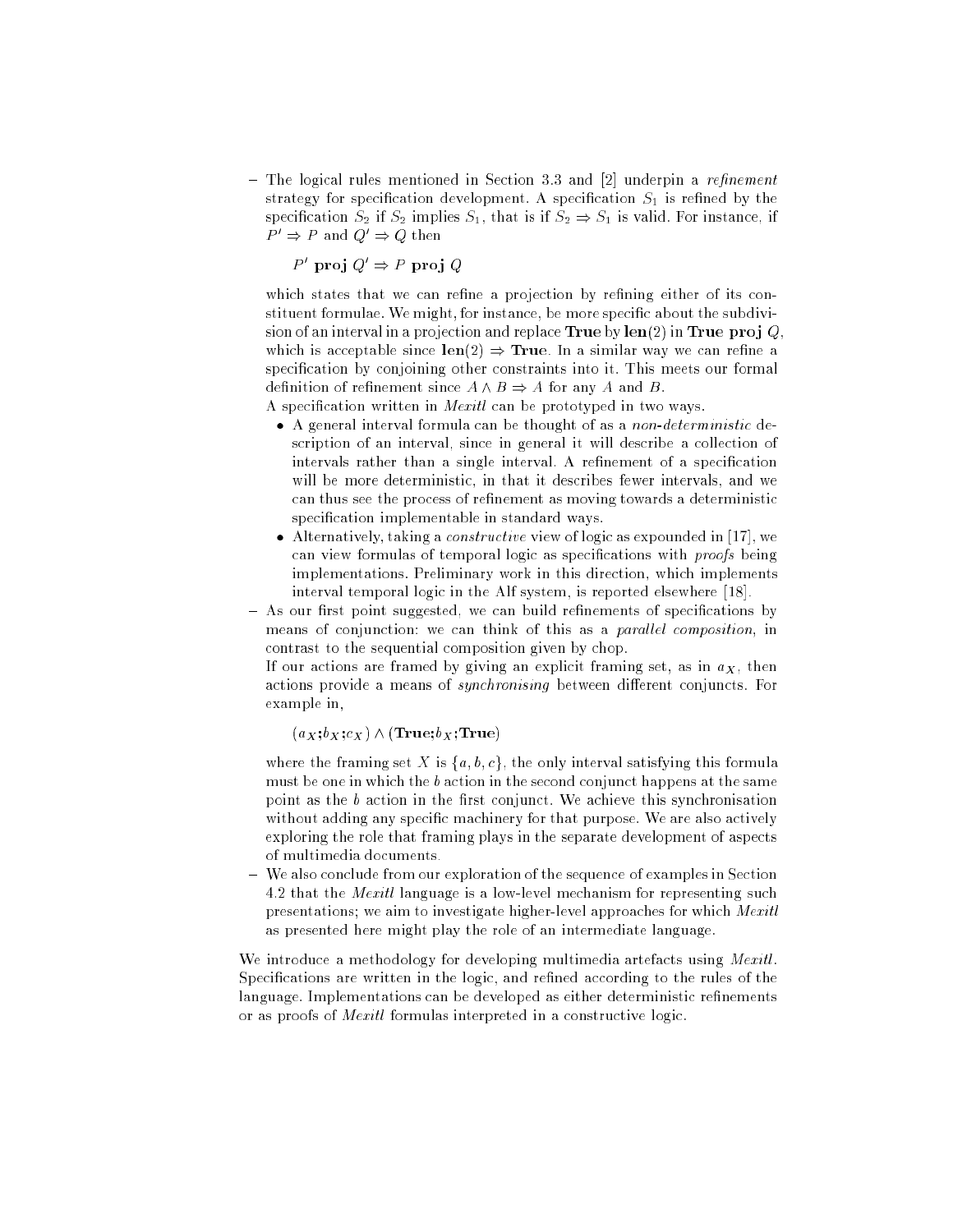#### 4.2 Specication of Beethoven Example

We begin with a type definition of a symphony with four movements.

 $type$  symphony $4 =$  (movement, movement, movement, movement) type movement  $=$  interval  $-$  a finite interval of actions  $m_1, m_2, m_3, m_4$  :: movement

These definitions allow us to use  $m_1, m_2$ , etc. both as intervals in *Mexitl* formulae, and also as sequences of primitive actions into which we can index. We distinguish two elements of these sequences,  $m_i[1]$  and  $m_i[m_i].$  and, where last is a predefined constant stating how many actions there are in such a sequence. The constants  $m_1$ ,  $m_2$ ,  $m_3$  and  $m_4$  are assumed to be set to the contents of the corresponding movements. In addition, the association of a framing set with a composite action, e.g.  $m_2$  x, implicitly frames all the primitive actions involved in the composite action, e.g.  $m_2[5]_X$ .

We now give a *Mexitl* specification of each part of the Beethoven problem as given in Figure 1.

1. In this specication, we frame each movement against any (other) actions from the set of actions comprising the four movements. The bounded temporal operator  $\Diamond_{20^{\prime\prime}}$  is also framed to prevent any of the actions M from any of the movements from playing during the 20 second intervals.

 $S_1 \equiv m_1 M$  ; (for  $i := 2$  to 4 do  $\Diamond_{20^{\prime\prime} M} m_i M$ )

where M is the set of all all audio actions forming  $m_1, m_2, m_3$  and  $m_4$ .

2. We compose the items at the beginning and end of the presentation in a serial fashion and express the first of these as a parallel composition of two sub-channels. The video still itself is specified as the repetition ( ) of an elementary one-state action displaying a picture of Beethoven.

type still  $=$  action ; audio, video  $=$  interval

 $a_1$ : audio ; Ludwig, orderinginfo :: still ; lvb :: video

$$
S_2 \equiv (a_{1 \ A} \ \land \ (\Diamond_{2^{\prime\prime} S} \text{Ludwig}^*_S)) \ ; \ S_1 \ ;
$$
  

$$
(\Diamond_{3^{\prime\prime} V} \text{lvb}_V) \ ; \ (\Diamond_{5^{\prime\prime} S} (\text{OrderingInfo}^*_S \ \land \ \text{len}(30^{\prime\prime})))
$$

where  $A$  is the set of audio actions,  $S$  is the set of still image actions, and V is the set of video image actions.

3. For each of the four movements we use  $\textbf{halt}(m_i[1])$  and  $\textbf{halt}(m_i[m_i].\text{last}])$ to synchronise with the start and finish of each movement  $m_i$ . Actions are framed against the corresponding class of actions so as to avoid unwanted behaviour. Note that the earlier framing of actions in  $S_1$  ensures, for example, that the occurrence of the first action in  $m_1$  is uniquely defined.  $t_1, t_2, t_3, t_4$ :: still  $\qquad$  - the four titles

 $R_{\pm5^{\prime\prime}}\equiv(t^*_i)$  $\overline{\ }$  - repeat title for exactly 5 seconds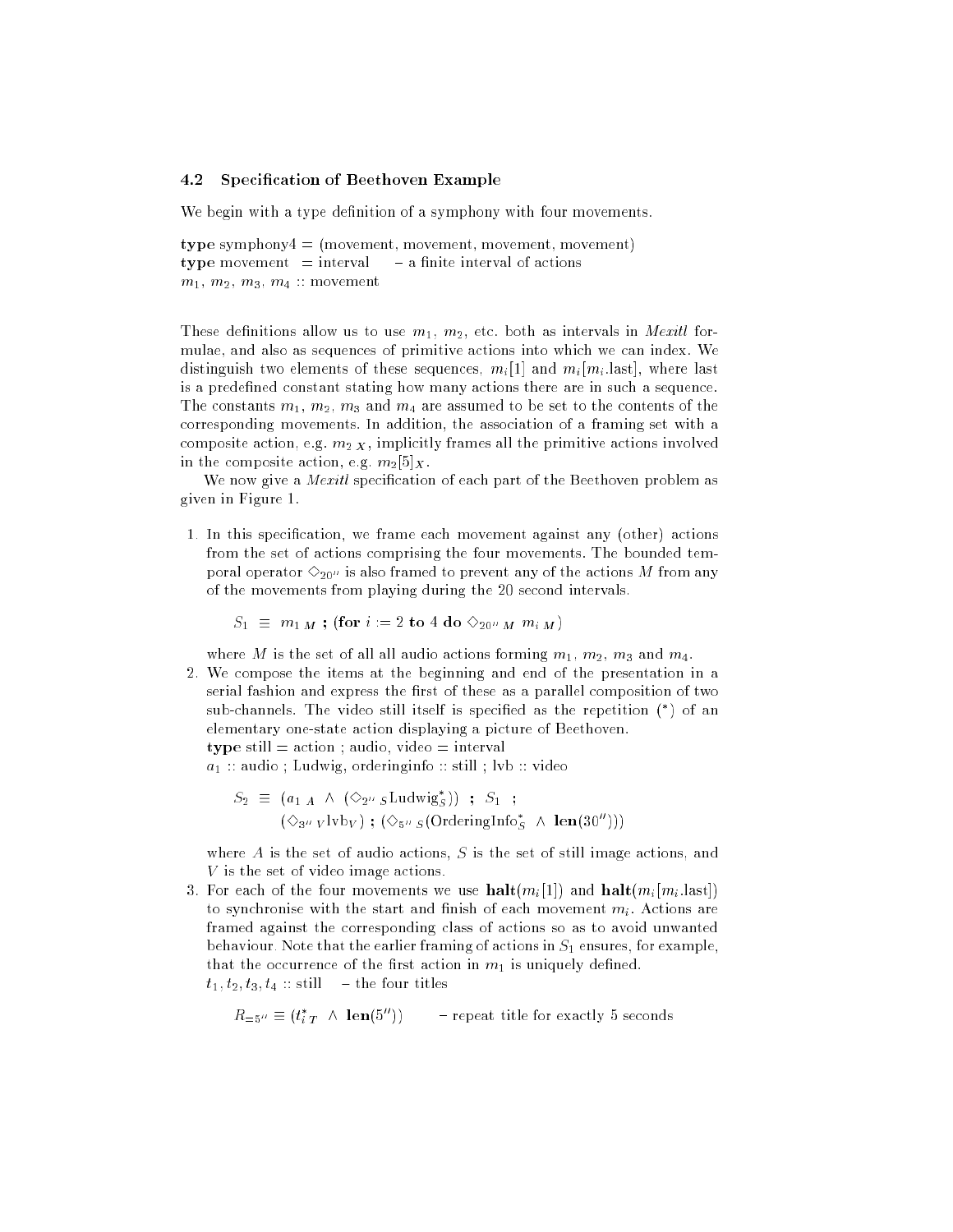$R_{\leq 5^{\prime\prime}} \equiv (t^*_{i\,T} \ \wedge \ \textbf{less}(5^{\prime\prime})) \qquad \text{-- repeat title for less than 5 seconds}$  $S_3 \equiv S_2 \;\wedge\; \hat\otimes_T \; \textbf{for} \; i \; := \; 1 \; \textbf{to} \; 4 \; \textbf{do} \; ( \; \textbf{halt}_T (m_i[1]) \; ; \; (\textbf{halt}(m_i[m_i.last]))$  $\wedge$   $((\otimes_{2'55''}R_{\pm5''})^*$  ;  $(R_{<5''}\ \vee\ (\otimes_{<2'55''}R_{\pm5''})))$  ))

where T is the set  $\{t_1, t_2, t_3, t_4\}$ .

4. The display of each still is synchronised with the end of the corresponding audio display. The framing here is more subtle. We cannot compose with the original  $S_2$  in Example 2 above, since we deliberately framed  $S_2$  against any other video stills occurring in that prefix interval. Hence, we have provided an alternative  $S_2'$  without framing on the item Ludwig.  $a_1, a_2, a_3$ : audio;  $f_1, f_2, f_3$ : still

$$
S'_2 \equiv ((\mathbf{for } i := 1 \mathbf{to} 3 \mathbf{do } a_{i \mathbf{A}}) \wedge \Diamond_2 \mathbf{Ludwig}^*); \cdots
$$
  

$$
S_4 \equiv S_3 \wedge \Diamond \mathbf{for } i := 1 \mathbf{to} 3 \mathbf{do } (f_i^* \wedge \mathbf{halt}(a_i[a_i.\mathbf{last}]))
$$

5. We synchronise the display of the audio-video with an interval where the state previous to the first contains the last action of movement 2, and end the display when the next state contains the first action of the third movement. In the 20 second interval we either play the entire audio-video, which, if it is less than 20 seconds, will require a (strictly) initial interval, or play as much of it as we can, using a for loop with a bounded existential quantier.  $type$  videoaudio  $=$  interval

va :: videoaudio

$$
S_5 \equiv S_4 \land \diamondsuit_{\{\text{val}[i]\}}(\text{beg}(\odot m_2[m_2. \text{last}]) \land \text{halt}(\odot m_3[1]) \land
$$

$$
((\diamondsuit \text{vav}_A) \lor (\exists t \leq \text{va}. \text{last}) \text{ for } i := 1 \text{ to } t \text{ do } \text{val}[i] \text{va}))
$$

where  $\{val\}$  is the set of all actions corresponding to va and VA is the set of all video/audio actions.

In Examples 6 and 7, we have chosen to omit all considerations of framing as they would confuse matters unduly. We assume that the condition staccato corresponds to a state variable whose value is supplied by the application. We assume that each note in the music occupies exactly one state in the interval.

6.  $C$  tests if we are in a crescendo by comparing the current volume with the volume in the previous and next states. The filter operation allows us to concatenate the crescendo passages as a single interval, over which we then play the video (of the climbing bug) as often and for as long as we can.

$$
C \equiv (\exists x \le \text{maxVol}) \ ((\text{vol} = x) \ \wedge \ (\odot(\text{vol} < x) \ \vee \ \odot(\text{vol} > x)))
$$
\n
$$
S_6 \equiv S_5 \ \wedge \ \circ \ (\text{beg}(\odot a_3[a_3.\text{last}]) \ \wedge \ \text{halt}(\odot m_1[m_1.\text{last}]) \ \wedge \ \ (C \ \text{filter} \ (\text{video}^* \colon (\exists t < \text{video}.\text{last}) \ \text{for} \ i := 1 \ \text{to} \ t \ \text{do} \ \text{video}[i]))
$$

7. Point scripting conditions are specified with when. The definition of gets can be found in [2].

$$
S_7 \equiv S_6 \land \textcircled{*} (\text{beg}(m_1[1]) \land \text{halt}(m_1[m_1.\text{last}]) \land (\exists x \le (\text{mylen} + 1)((x = 1) \land (x \text{ gets } x + 1)) \text{ when } \text{staccato})
$$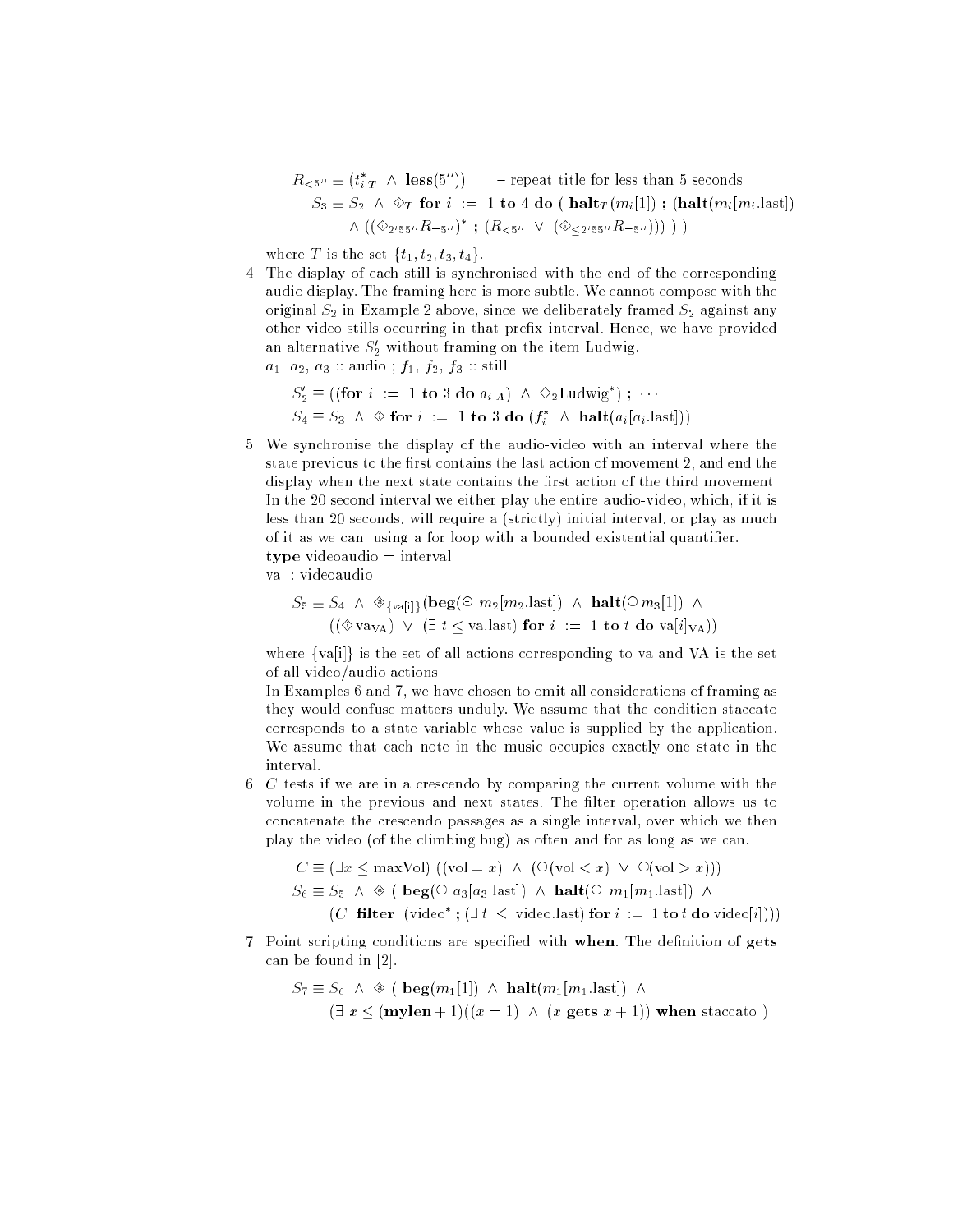#### 4.3 Serial Composition and Past Operators

In the foregoing we have commented on the issues associated with framing and parallel composition. These issues do not arise in the case of serial composition using the ; operator. Assuming  $P_A$  does not contain past operators,  $P_A$  implies nothing about the framing of Q in the formula  $P_A$ ; Q. Further, the past operators in the formalism allow a coauthor to create piece  $a$  of a document  $a$ ;  $b$  without providing information required by the author of piece b. For example, suppose that a definition  $P$  of "pianissimo" should be displayed exactly once. Instead of a having to signal b in some way whether or not a presents  $P$ , the author of b could specify if  $\neg \Diamond P$  then P.

As a further example, the author of b could use  $S$  (since) to specify ( $\neg$  off) S on to determine whether or not a map display was left on by a.

 $\sim$  is useful for midning a transition point, that is, a point at which some property P becomes true:  $\Theta \neg P \land P$ . Example 6 above provides a specific example.

### 5 Related Work

There has been little previous work on applying temporal logic to the field of electronic publishing. King [10, 11] justify the use of ITL in this area and present examples. Furuta and Stotts [16, 15] make use of a temporal logic for specifying and tracing dynamic link paths in hypertext documents. Their logic is somewhat different from ours, and does not require, for example, any notion of projection, and their application is also rather different.

In contrast, interval temporal logic has a relatively extensive history, e.g. [14, 7, 12]. Our work builds upon this body of literature: Mexitl is derived from the ITL notation defined in  $[14]$ ; we have used a number of the derived ITL operators defined in  $[7]$  and our proof theory is related to that of  $[12]$ .

However, in terms of obtaining executability we have taken a rather different approach to other researchers. Ostensibly there are two approaches to obtaining executability. Firstly, a restricted logic (without operators such as eventually) can be used in order that specifications are deterministic and characterise just a single model. This is the approach employed by [14]. Alternatively, a richer set of logical operators can be allowed resulting in non-deterministic specications having to be accommodated. This is the approach employed by [12] and, to take a non interval temporal logic example, by [1]. However, the consequence of such an approach is that more complicated execution strategies must be considered, in particular, backtracking must be employed. In contrast to these two alternatives, we are considering multi-levelled development strategies in which abstract Mexitl specications are rened into concrete specications. In general terms, the abstract specifications will be expressed in the full logic, while refinement entails evolving the specication towards a deterministic executable form. We are also exploring a constructive approach to this issue [18].

Duan's [4] approach to interval temporal logic is the closest to ours. Duan's work extends Moskowski's interval temporal logic in a number of respects: (1)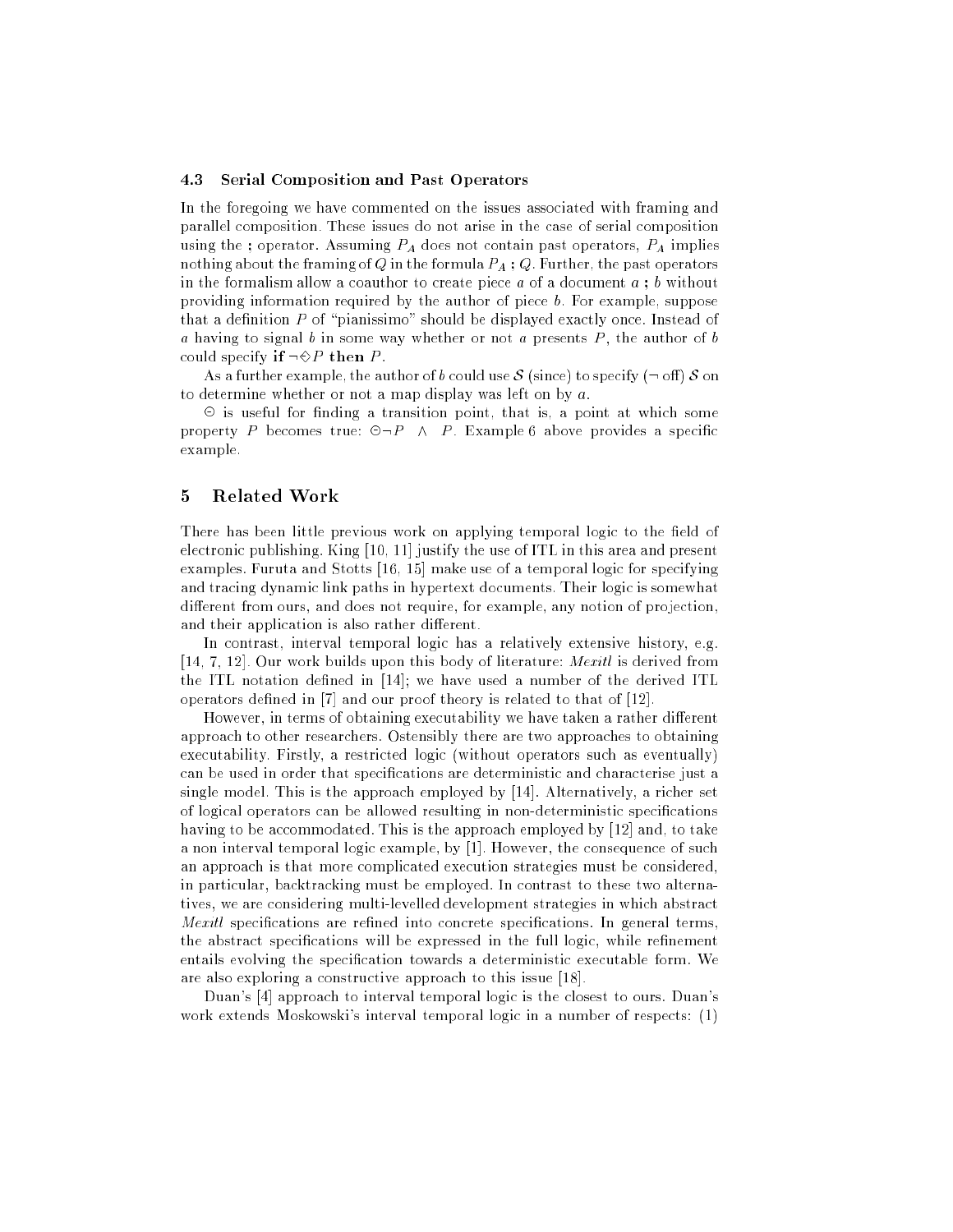past operators are added,  $(2)$  a new projection operator is defined,  $(3)$  framing of variables is investigated,  $(4)$  infinite models are incorporated and  $(5)$  concurrency and communication primitives are considered. The last two of these are beyond the scope of this paper, however, the other extensions are of interest; we consider each in turn.

1. Past Operators. Firstly, we have incorporated past operators for somewhat different reasons to Duan. He is motivated by the desire to give an operational definition of assignment in the presence of framed variables. In contrast, our interest in past operators has arisen because they simplify certain of our example specifications. Importantly though, all the past operators that Duan uses can be defined from our chop in the past operator which, it should be pointed out, is different from the operator Chopp that Duan uses. These derivations are included in the full paper [2].

In addition, Duan's chop (in the future) behaves differently to our chop in the presence of past operators in its second argument. Our reason for defining chop in the way we have is to fit with our motivatory examples and to allow  $\diamond$  and  $\Box$  to be defined from it in the usual manner. Duan loses this interderivability. In addition, Duan's chop is derivable from ours as demonstrated in the full paper [2].

- 2. Projection. Duan defines a new projection operator, denoted  $prj$ . His motivation for defining this new operator is in order to model concurrency and interaction. However we have remained faithful to the original projection operator of Moskowski [14] which seems much more applicable to our application area. Furthermore, we have discovered how to derive Duan's prj operator from the standard projection. This derivation is also included in the full paper [2].
- 3. Framing of Variables. In the context in which we are working this has not been important; we have however introduced a notion of framing for actions, without using a non-monotonic logic.

#### 6 6 Concluding Remarks

Our paper represents the first step in a programme of work looking towards formally based specification, refinement, prototyping and implementation of multimedia systems using interval temporal logic. We have shown how the Mexitl formalism is given a semantics; we have highlighted the fundamentals of a proof theory and we have shown how to use the formalism in the development of a substantial example. This is built in a series of steps using the operations of the logic to combine parts of the specification into a coherent whole.

For the future, we intend to investigate in a number of directions. We aim to develop the logic of *Mexitl*, working towards a system which is complete (relative to the theory of Peano arithmetic). We will also look further at a constructive implementation of *Mexitl*; the beginnings of which are reported in [18].

The methodology supported by *Mexitl* is also a topic of active interest for us: we aim to look further at the interaction between conjunction, framing and the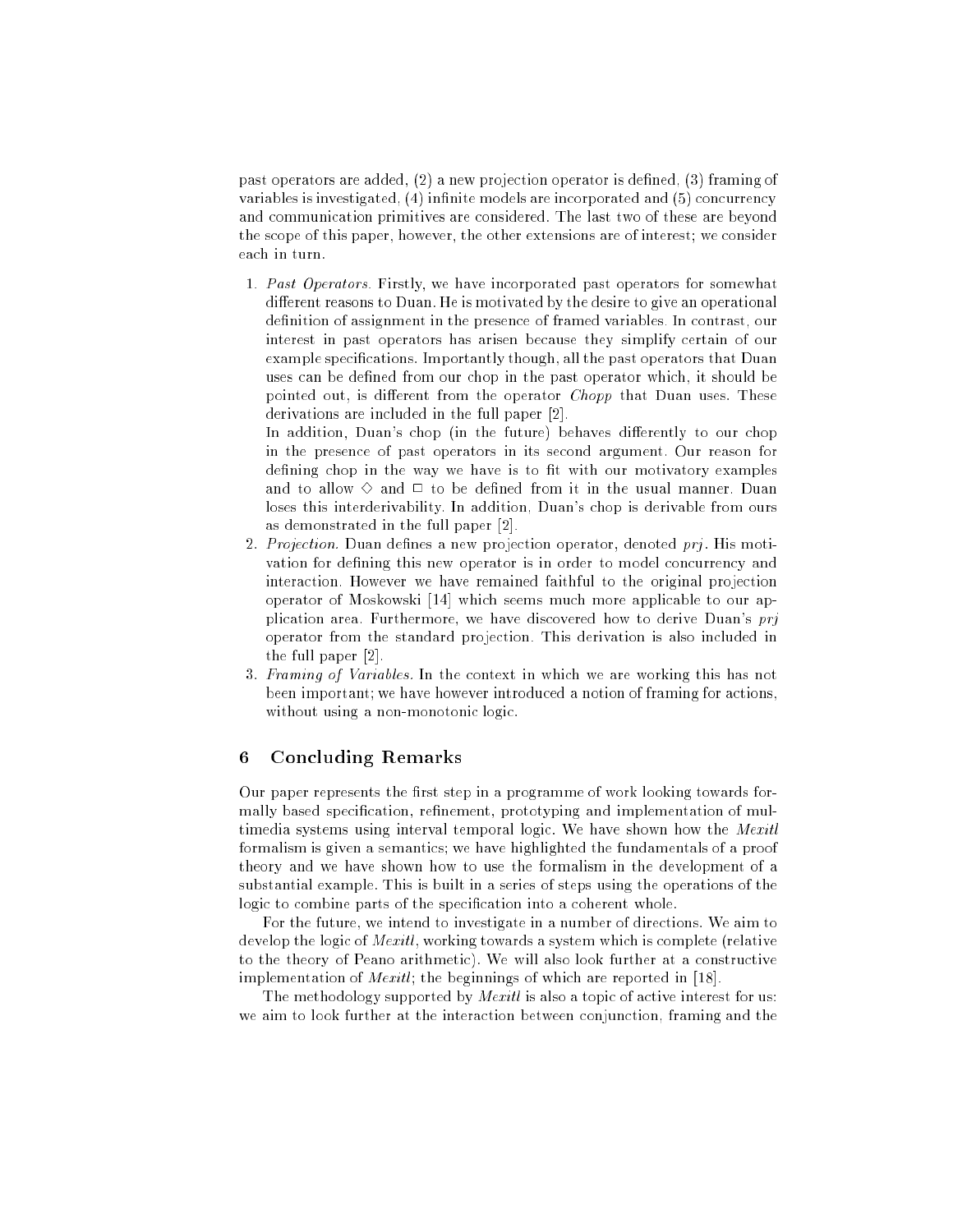separate development of channels in presentations. This will come from the investigation of further case studies as well as from looking at the theoretical issues involved. In particular, we aim to study higher-level languages for multimedia specification and their translation into the *Mexitl* logic.

## References

- 1. H. Barringer, M. Fisher, D. Gabbay, G. Gough, and R. Owens. METATEM : A framework for programming in temporal logic. In Lecture Notes in Artificial Intelligence, vol. 430. Springer-Verlag, 1989.
- 2. H. Bowman, H. Cameron, P. King, and S. Thompson. Mexitl: Multimedia in Executable Interval Temporal Logic. Technical Report 3-97 (Kent), Computing Laboratory, University of Kent, 1997.
- 3. D.C.A. Bulterman and L. Hardman. Multimedia authoring tools: State of the art and research challenges. In Computer Science Today: Recent Trends and Develop $ments, LNCS, No. 1000, pages 575-591. Springer-Verlag, 1995.$
- 4. Z. H. Duan. An Extended Interval Temporal Logic and A Framing Technique for Temporal Logic Programming. PhD thesis, Univ. of Newcastle Upon Tyne, 1996.
- 5. R. Er
e. Specication of temporal constraints in multimedia documents using hytyime. *Electronic Publishing*,  $6(4):397-411$ , December 1993.
- 6. D. Gabbay. The declarative past and imperative future. In Temporal Logic in Specification. LNCS 389, Springer-Verlag, 1989.
- 7. R. Hale. Using temporal logic for prototyping: the design of a lift controller. In Lecture Notes in Computer Science, vol. 379, pages 375-408. Springer-Verlag, 1989.
- 8. L. Hardman, G. van Rossum, and D.C.A. Bulterman. Structured multimedia authoring.  $ACM$  Multimedia, pages 283-289, 1993.
- 9. ISO 19744. Information Technology  $-$  Hypermedia/Time-based Structuring Language  $(HyTime)$ , 1992.
- 10. P.R. King. A logic based formalism for temporal constraints in multimedia documents. In PODP 96, September 1996. Revised version to appear in LNCS, Springer Verlag.
- 11. P.R. King. Modelling multimedia documents. *Elec. Pub.*,  $8(2, 3): 95-110, 1996$ .
- 12. S. Kono. A combination of clausal and non-clausal temporal logic programs. In Lecture Notes in AI, vol. 897, pages  $40-57$ . Springer-Verlag, 1993.
- 13. Z. Manna and A. Pnueli. The Temporal Logic of Reactive and Concurrent Systems. Springer-Verlag, 1992.
- 14. B. Moskowski. Executing Temporal Logic. Cambridge University Press, 1986.
- 15. P.D. Stotts, R. Furuta, and J.C. Ruiz. Hyperdocuments as automata: Trace-based browsing property verification. In Proc.  $ACM$  Conf. on Hypertext, pages 272-281. ACM Press, 1992.
- 16. P.D. Stotts, R. Furuta, and J.C. Ruiz. Hyperdocuments as automata: Verication of trace-based browsing properties by model checking. ACM Transactions on Information Systems, 1997. To appear.
- 17. S. Thompson. Type Theory and Functional Programming. Addison-Wesley, 1991.
- 18. S. Thompson. Constructive interval temporal logic in Alf. In this volume, 1997.